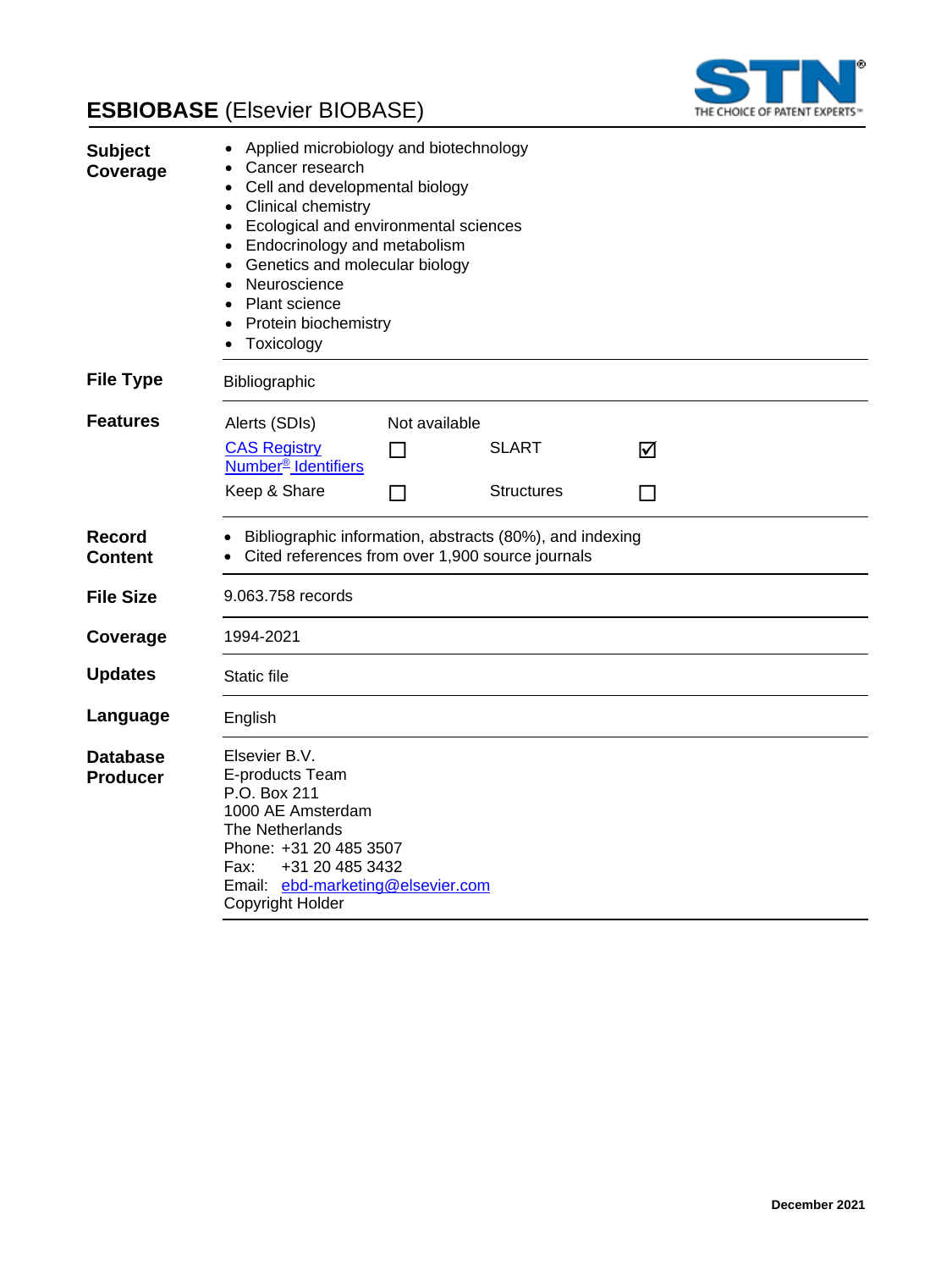### 2 **ESBIOBASE**

l,

| Sources          | • Over 1,900 primary research journals are monitored for coverage                                                                                                   |  |
|------------------|---------------------------------------------------------------------------------------------------------------------------------------------------------------------|--|
| <b>User Aids</b> | • Online Helps (HELP DIRECTORY lists all help messages available)<br>• STNGUIDE                                                                                     |  |
| <b>Cluster</b>   | • AGRICULTURE<br>$\bullet$ ALLBIB<br>• AUTHORS<br>• BIOSCIENCE<br>• CORPSOURCE<br>• ENVIRONMENT<br>$\bullet$ HEALTH<br>• MEDICINE<br>• PHARMACOLOGY<br>• TOXICOLOGY |  |
|                  | <b>STN Database Cluster information:</b>                                                                                                                            |  |

[http://www.stn-international.com/en/customersupport/customer](http://www.stn-international.com/en/customersupport/customer-support#cluster+%7C+subjects+%7C+features)[support#cluster+%7C+subjects+%7C+features](http://www.stn-international.com/en/customersupport/customer-support#cluster+%7C+subjects+%7C+features)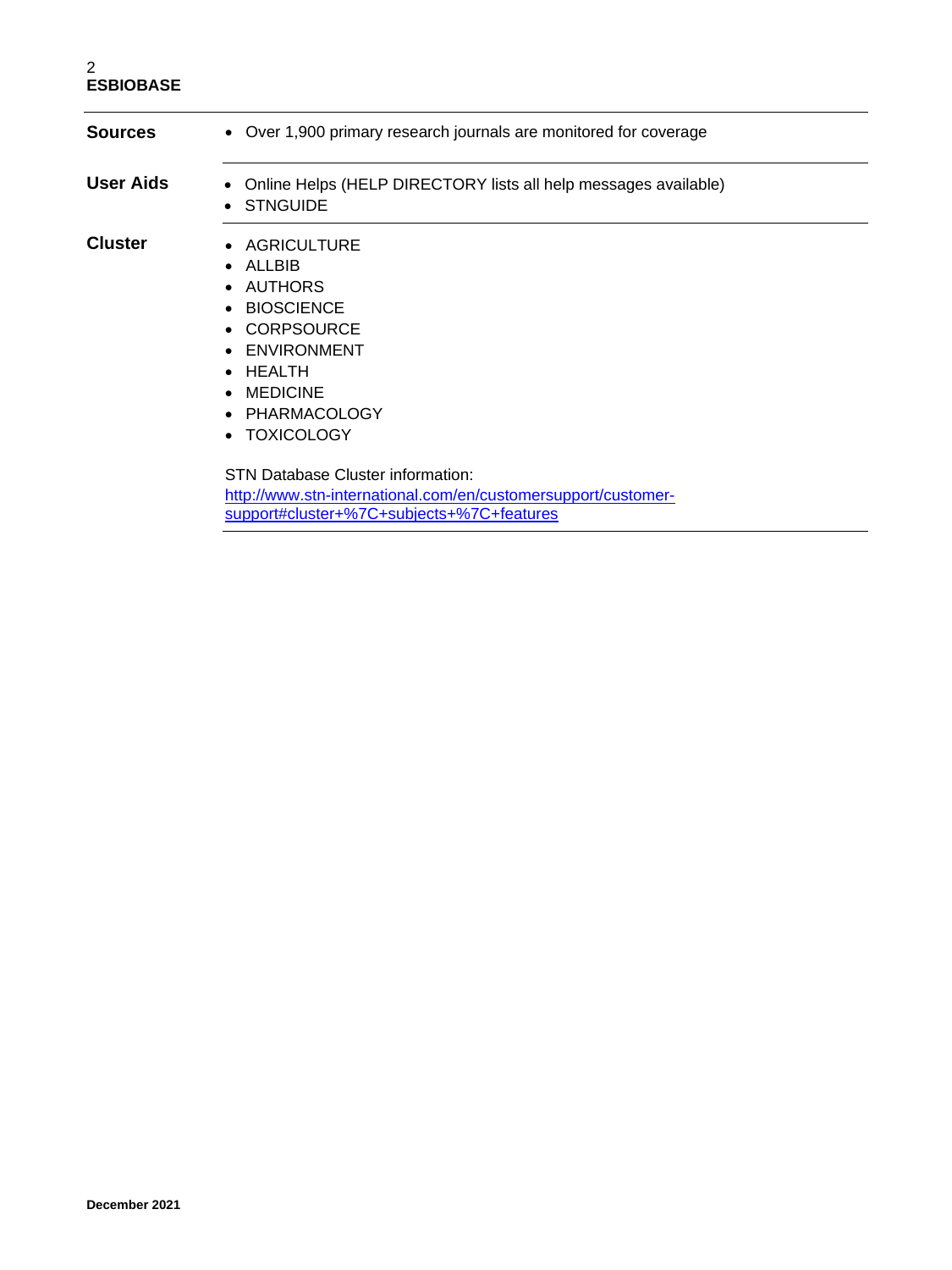# **Search and Display Field Codes**

Fields that allow left truncation are indicated by an asterisk (\*)

# **General Search Fields**

| <b>Search Field Name</b>                                                                                                                                                                       | <b>Search</b><br>Code | <b>Search Examples</b>                                                   | <b>Display</b><br>Codes      |
|------------------------------------------------------------------------------------------------------------------------------------------------------------------------------------------------|-----------------------|--------------------------------------------------------------------------|------------------------------|
| Basic Index* (contains single<br>words from the title (TI), abstract<br>(AB), classification code (text)<br>(CC), gene number (GEN),<br>organism (ORGN) and<br>supplementary term (ST) fields) | None<br>or<br>/BI     | S SEED GERMINATION<br><b>SHIGH TEMPERATURE</b><br>S ?BACTERIUM           | AB, CC, GEN,<br>ORGN, TI, ST |
| Abstract<br><b>Accession Number</b><br>Author                                                                                                                                                  | /AB<br>/AN<br>/AU     | S ?ORGANISM/AB<br>S 1999130558/AN<br>S BANNWARTH B/AU<br>S MANABE, H./AU | AB<br>AN<br>AU               |
| Classification Code *(1)<br>(code and text)                                                                                                                                                    | /CC                   | S 86.3.4/CC<br>S INFECTIOUS DISEASE/CC<br>S ?CYTE?/CC                    | CC                           |
| Corporate Source (1)<br>(authors, affiliations, and e-mail<br>addresses)                                                                                                                       | /CS                   | S UNIVERSITY LISBON/CS                                                   | CS, EML                      |
| Country (of Publication)<br>(ISO code and text)                                                                                                                                                | /CY                   | S DE/CY<br>S UNITED KINGDOM/CY                                           | <b>CY</b>                    |
| Document Type<br>(STN code and text)                                                                                                                                                           | /DT<br>(or $/TC$ )    | S BA/DT<br>S BOOK ARTICLE/DT                                             | DT                           |
| E-mail $(1)$<br>Entry Date (2)                                                                                                                                                                 | /EML<br>/ED           | S LOUIS BIO/EML<br>S ED=FEB 2009                                         | CS, EML<br><b>ED</b>         |
| <b>Field Availability</b>                                                                                                                                                                      | /FA                   | S ORGN/FA                                                                | FA                           |
| Gene Number *<br><b>International Standard</b><br>(Document) Number<br>(contains CODEN, ISBN and<br>ISSN)                                                                                      | /GEN<br>/ISN          | S L26294/GEN<br>S 1017-7825/ISN<br>S ANEMDG/ISN                          | <b>GEN</b><br>ISN, SO        |
| Journal Title                                                                                                                                                                                  | /JT                   | S ACTA CYTOLOGICA/JT AND PY=1999                                         | JT, JTA,<br>JTF, SO          |
| Language (ISO code and text)                                                                                                                                                                   | /LA                   | S FR/LA<br>S FRENCH/LA                                                   | LA                           |
| Organism <sup>*</sup><br>Publication Date (2)                                                                                                                                                  | /ORGN<br>/PD          | S ABIES ALBA/ORGN<br>S JAN 1999/PD                                       | <b>ORGN</b><br>PD, SO        |
| Publication Year (2)                                                                                                                                                                           | /PY                   | S 1997-1998/PY                                                           | PY, SO                       |
| Publisher (2)<br>Publisher Item Identifier                                                                                                                                                     | /PB<br>/PUI           | S SPRINGER HEIDELBERG/PB<br>S S0001706X99000030/PUI                      | PB, SO<br>PUI                |
| Reference Count (2)                                                                                                                                                                            | /REC<br>(or           | <b>S19/REC</b>                                                           | REC, SO                      |
| Source (contains journal titles<br>collation, CODEN, ISSN,<br>publication year, and ISBN)                                                                                                      | /RE.CNT)<br>/SO       | S BIOCONTROL SCIENCE/SO<br>S NGENEC/SO AND 22/SO                         | <b>SO</b>                    |
| Summary Language<br>(ISO code and text)                                                                                                                                                        | /SL                   | S DE/SL                                                                  | <b>SL</b>                    |
| Supplementary Term * (1)                                                                                                                                                                       | /ST                   | S ?FERTILITY/ST<br>S DEATH/ST                                            | <b>ST</b>                    |
| Title*                                                                                                                                                                                         | T                     | S PLANT SCIENCE/TI                                                       | ΤI                           |
| Update Date (2)<br>Word Count, Title (2)                                                                                                                                                       | /UP<br>/WC.T          | S UP>MAR 2009<br>$SWC.T < = 8$                                           | <b>ED</b><br>WC.T            |

**(1)** Search with implied (S) proximity is available in this field.

**(2)** Numeric search field that may be searched with numeric operators or ranges.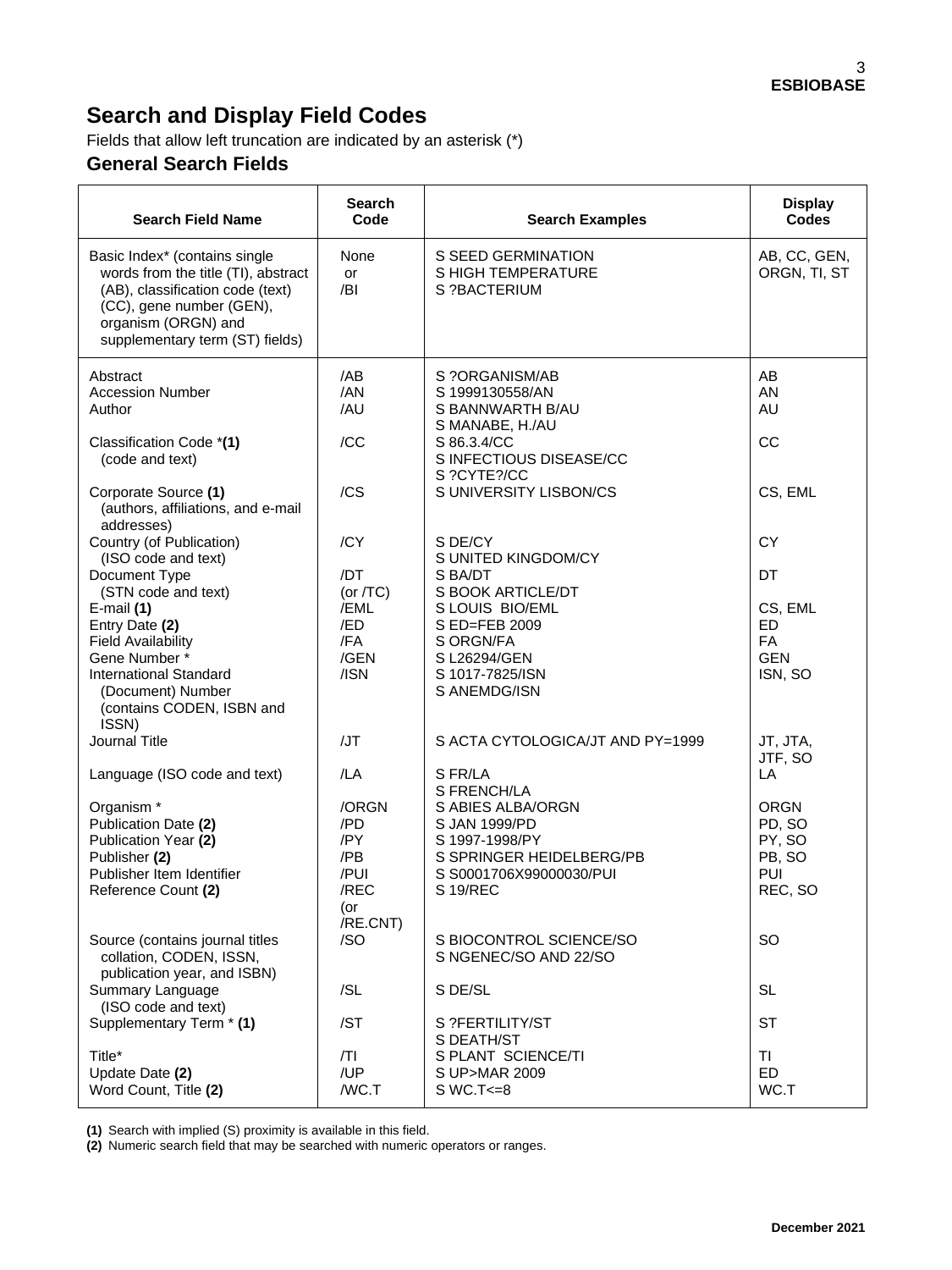### 4 **ESBIOBASE**

## **DISPLAY and PRINT Formats**

Any combination of formats may be used to display or print answers. Multiple codes must be separated by spaces or commas, e.g., D L1 1-5 TI AU. The fields are displayed or printed in the order requested.

Hit-term highlighting is available for all fields. Highlighting must be ON during SEARCH in order to use the HIT, KWIC, and OCC formats.

| Format                                                                                                                                     | <b>Content</b>                                                                                                                                                                                                                                                                                                                                                    | <b>Examples</b>                                                                                 |
|--------------------------------------------------------------------------------------------------------------------------------------------|-------------------------------------------------------------------------------------------------------------------------------------------------------------------------------------------------------------------------------------------------------------------------------------------------------------------------------------------------------------------|-------------------------------------------------------------------------------------------------|
| AB                                                                                                                                         | Abstract                                                                                                                                                                                                                                                                                                                                                          | D AB 1-5                                                                                        |
| AN                                                                                                                                         | <b>Accession Number</b>                                                                                                                                                                                                                                                                                                                                           | D AN                                                                                            |
| AU                                                                                                                                         | Author                                                                                                                                                                                                                                                                                                                                                            | D AU                                                                                            |
| CC                                                                                                                                         | <b>Classification Code</b>                                                                                                                                                                                                                                                                                                                                        | D <sub>CC</sub>                                                                                 |
| <b>CS</b>                                                                                                                                  | Corporate Source (authors, affiliations, and e-mail addresses)                                                                                                                                                                                                                                                                                                    | D <sub>CS</sub>                                                                                 |
| <b>CY</b>                                                                                                                                  | Country (of Publication)                                                                                                                                                                                                                                                                                                                                          | D <sub>CY</sub>                                                                                 |
| DT (TC)                                                                                                                                    | Document Type                                                                                                                                                                                                                                                                                                                                                     | D <sub>D</sub> T                                                                                |
| ED (UP)                                                                                                                                    | Entry Date (contains Update Date)                                                                                                                                                                                                                                                                                                                                 | D ED                                                                                            |
| <b>EML (1)</b>                                                                                                                             | E-mail Address                                                                                                                                                                                                                                                                                                                                                    | D EML                                                                                           |
| <b>GEN</b>                                                                                                                                 | Gene Number                                                                                                                                                                                                                                                                                                                                                       | D GEN                                                                                           |
| ISN(1)                                                                                                                                     | International Standard (Document) Number                                                                                                                                                                                                                                                                                                                          | D ISN                                                                                           |
| JT(1)                                                                                                                                      | Journal Title                                                                                                                                                                                                                                                                                                                                                     | D JT                                                                                            |
| <b>JTA (1)</b>                                                                                                                             | Journal Title, Abbreviated                                                                                                                                                                                                                                                                                                                                        | D JTA                                                                                           |
| <b>JTF (1)</b>                                                                                                                             | Journal Title, Full                                                                                                                                                                                                                                                                                                                                               | D JTF                                                                                           |
| LA                                                                                                                                         | Language                                                                                                                                                                                                                                                                                                                                                          | D LA, SL 1-3                                                                                    |
| <b>ORGN</b>                                                                                                                                | Organism                                                                                                                                                                                                                                                                                                                                                          | <b>D ORGN</b>                                                                                   |
| PB (1)                                                                                                                                     | <b>Publisher</b>                                                                                                                                                                                                                                                                                                                                                  | D PB                                                                                            |
| PD (1)                                                                                                                                     | <b>Publication Date</b>                                                                                                                                                                                                                                                                                                                                           | D <sub>PD</sub>                                                                                 |
| PUI                                                                                                                                        | Publisher Item Identifier                                                                                                                                                                                                                                                                                                                                         | D PUI SO                                                                                        |
| PY (1)                                                                                                                                     | <b>Publication Year</b>                                                                                                                                                                                                                                                                                                                                           | D <sub>PY</sub>                                                                                 |
| REC (RE.CNT) (1)                                                                                                                           | <b>Reference Count</b>                                                                                                                                                                                                                                                                                                                                            | D REC                                                                                           |
| SL                                                                                                                                         | Summary Language                                                                                                                                                                                                                                                                                                                                                  | D SL                                                                                            |
| SO                                                                                                                                         | Source                                                                                                                                                                                                                                                                                                                                                            | D <sub>SO</sub>                                                                                 |
| <b>ST</b>                                                                                                                                  | Supplementary Term                                                                                                                                                                                                                                                                                                                                                | D ST                                                                                            |
| ΤI                                                                                                                                         | Title                                                                                                                                                                                                                                                                                                                                                             | D TI                                                                                            |
| <b>WC.T(1)</b>                                                                                                                             | Word Count, Title                                                                                                                                                                                                                                                                                                                                                 | D WC.T                                                                                          |
| <b>ABS</b><br>ALL<br><b>DALL</b><br><b>IALL</b><br><b>BIB</b><br><b>IBIB</b><br><b>IND</b><br>SCAN(2)<br>TRIAL (TRI, SAMPLE,<br>SAM, FREE) | AN, AB<br>AN, TI, AU, CS, SO, PUI, DT, CY, LA, SL, ED, AB, CC, ST, ORGN, GEN<br>ALL, with delimiter for post-processing<br>ALL, indented with text labels<br>AN, TI, AU, CS, SO, PUI, DT, CY, LA, SL, ED<br>(BIB is the default)<br>BIB, indented with text labels<br>AN, CC, ST, ORGN, GEN<br>TI, ST (random display without answer numbers)<br>TI, CC, ST, ORGN | D ABS<br>D ALL<br><b>D DALL</b><br>D IALL<br>D BIB<br>D IBIB<br>D IND<br><b>D SCAN</b><br>D TRI |
| <b>HIT</b>                                                                                                                                 | Hit term(s) and field(s)                                                                                                                                                                                                                                                                                                                                          | D HIT                                                                                           |
| KWIC                                                                                                                                       | Up to 50 words before and after hit term(s) (KeyWord-In-Context)                                                                                                                                                                                                                                                                                                  | <b>D KWIC</b>                                                                                   |
| OCC                                                                                                                                        | Number of occurrences of hit term(s) and field(s) in which they occur                                                                                                                                                                                                                                                                                             | D OCC                                                                                           |

**(1)** Custom display only.

**(2)** SCAN must be specified on the command line, i.e., D SCAN or DISPLAY SCAN.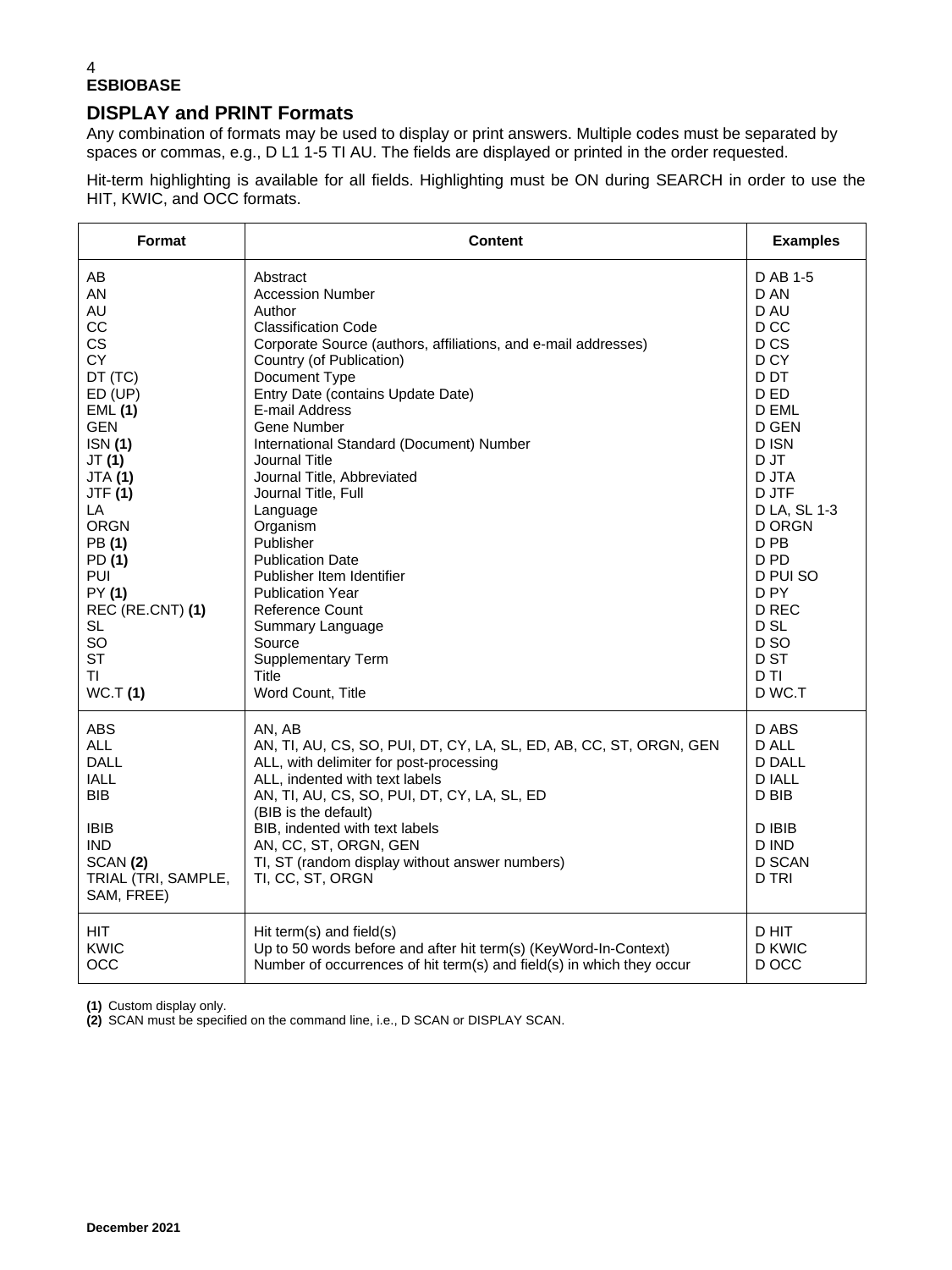# **SELECT, ANALYZE, and SORT Fields**

The SELECT command is used to create E-numbers containing terms taken from the specified field in an answer set.

The ANALYZE command is used to create an L-number containing terms taken from the specified field in an answer set.

The SORT command is used to rearrange the search results in either alphabetic or numeric order of the specified field(s).

| <b>Field Name</b>                         | <b>Field Code</b>      | <b>ANALYZE/</b><br>SELECT (1) | <b>SORT</b> |
|-------------------------------------------|------------------------|-------------------------------|-------------|
| Abstract                                  | AB                     | Y(2)                          | N           |
| <b>Accession Number</b>                   | AN                     | Y                             | N           |
| Author                                    | AU                     | Y                             | Y           |
| Citation                                  | CIT (RE)               | Y(3,4)                        | N           |
| <b>Classification Code</b>                | CC                     | Υ                             | Y           |
| <b>CODEN</b>                              | <b>CODEN</b>           | N                             | Υ           |
| <b>Corporate Source</b>                   | <b>CS</b>              | Υ                             | Υ           |
| Country of Publication                    | <b>CY</b>              | Υ                             | Y           |
| Document Type                             | DT (TC)                | Y                             | Υ           |
| E-mail Address                            | <b>EML</b>             | Y                             | Y           |
| <b>Entry Date</b>                         | <b>ED</b>              | Y                             | Y           |
| <b>Genbank Number</b>                     | <b>GENBANK</b>         | Y(2)                          | N           |
| Gene Number                               | <b>GEN</b>             | Y                             | Υ           |
| International Standard (Document) Number  | <b>ISN</b>             | Y(5)                          | Υ           |
| <b>International Standard Book Number</b> | <b>ISBN</b>            | N                             | Υ           |
| International Standard Serial Number      | <b>ISSN</b>            | N                             | Y           |
| Journal Title                             | <b>JT</b>              | Y                             | Υ           |
| Journal Title, Abbreviated                | <b>JTA</b>             | Υ                             | Υ           |
| Journal Title, Full                       | <b>JTF</b>             | Υ                             | Υ           |
| Language                                  | LA                     | Υ                             | Υ           |
| Occurrence Count of Hit Terms             | <b>OCC</b>             | N                             | Υ           |
| Organism                                  | <b>ORGN</b>            | Y                             | Υ           |
| Publisher                                 | <b>PB</b>              | Υ                             | Υ           |
| <b>Publication Date</b>                   | <b>PD</b>              | Υ                             | Y           |
| <b>Publication Year</b>                   | PY                     | Y                             | Υ           |
| Publisher Item Identifier                 | PUI                    | Y                             | Υ           |
| <b>Reference Count</b>                    | REC (RE.CNT)           | Y                             | Y           |
| Source                                    | SO                     | Y(6)<br>Y                     | Υ<br>Y      |
| Summary Language                          | <b>SL</b><br><b>ST</b> | Y                             | N           |
| <b>Supplementary Term</b><br>Title        | TI                     |                               | Υ           |
| <b>Update Date</b>                        | UP                     | Y (default)<br>Y              | Υ           |
| Word Count, Title                         | WC.T                   | Υ                             | Y           |
|                                           |                        |                               |             |

**(1)** HIT may be used to restrict terms extracted to terms that match the search expression used to create the answer set, e.g., SEL HIT TI.

**(2)** SELECT CIT or ANALYZE CIT allows you to extract the reference from the source documents in this database and have them **(3)** SELECT or ANALYZE CIT allows you to extract the reference from the source documents in this file and have them automatically converted to a citation format for searching in the SCISEARCH file. SEL or ANALYZE CIT extracts first author, publication year, volume, first page, with a truncation symbol and with /RE appended to the terms created by SELECT.

**(4)** SELECT HIT or ANALYZE HIT are not valid with this field.

**(5)** Selects or analyzes CODEN and ISSN with /ISN appended to the terms created by SELECT.

**(6)** Selects or analyzes CODEN and ISSN with /SO appended to the terms created by SELECT.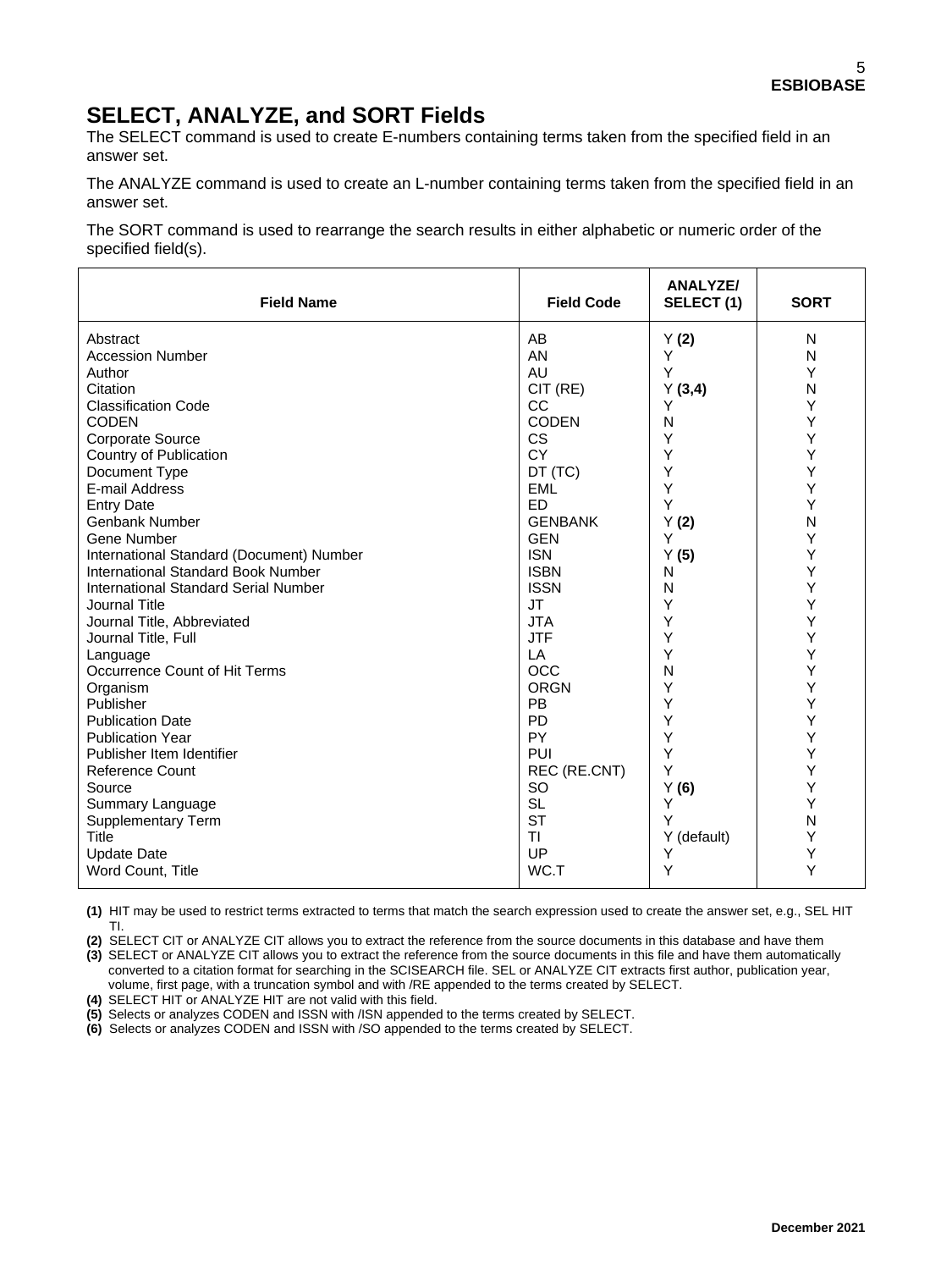#### 6 **ESBIOBASE**

## **Sample Record**

**DISPLAY ALL** AN 2009032890 ESBIOBASE<br>TI Plasma 25-hydroxyvitam Plasma 25-hydroxyvitamin D, 1,25-dihydroxyvitamin D, and parathyroid hormone in familial hypocalciuric hypercalcemia and primary hyperparathyroidism<br>AU Christensen, Signe I Christensen, Signe Engkjaer; Vestergaard, Peter; Rejnmark, Lars; Mosekilde, Leil; Nissen, Peter H.; Heickendorff, Lene; Brixen, Kim<br>CS Christensen, Signe Engkjaer; Vestergaard, Peter; Rejnmark, Lars; Christensen, Signe Engkjaer; Vestergaard, Peter; Rejnmark, Lars; Mosekilde, Leil (Department of Endocrinology and Metabolism C, Aarhus University Hospital, Aarhus Sygehus, Tage-Hansens gade 2, DK 8000 Arhus C (DK)); Nissen, Peter H.; Heickendorff, Lene (Department of Clinical Biochemistry, Aarhus University Hospital, Aarhus Sygehus, Tage-Hansens gade 2, DK 8000 Arhus C (DK)); Brixen, Kim (Department of Endocrinology, Odense University Hospital, Odense (DK)) EMAIL: rlg06sec@as.aaa.dk<br>SO European Journal of Endoci European Journal of Endocrinology (Dec 2008) Volume 159, Number 6, pp. 719-727, 47 refs. CODEN: EJOEEP ISSN: 0804-4643 E-ISSN: 1479-683X DOI: 10.1530/EJE-08-0440 Published by: BioScientifica Ltd., 22 Apex Court, Woodlands, Bradley Stoke, Bristol, BS32 4JT (GB)<br>CY United Kingdom CY United Kingdom<br>DT Journal; Articl DT Journal; Article<br>LA English LA English<br>SL English SL English<br>ED Entered Entered STN: 27 Feb 2009 Last updated on STN: 27 Feb 2009<br>AB Introduction: Familial hypocalc: Introduction: Familial hypocalciuric hypercalcemia (FHH) is a lifelong, benign, inherited condition caused by inactivating mutations in the calcium-sensing receptor (CASR) gene. Both FHH and primary hyperparathyroidism (PHPT) are characterized by elevated P-calcium, normal or elevated plasmaparathyroid hormone (P-PTH), and typically normal renal function. In PHPT, vitamin D metabolism is typically characterized by low plasma levels of 25-hydroxyvitamin D (25OHD), and high plasma levels of 1,25-dihydroxyvitamin D (1,25(HO) 2 D). In FHH, the vitamin D metabolism is not very well known. Objective: To compare and evaluate plasma 25OHD, 1,25(OH) 2 D, and PTH in FHH and PHPT. Design: Cross-sectional study. Materials: About 66 FHH patients with mutations in the CASR gene, 147 patients with surgically verified PHPT, and 46 controls matched to FHH patients according to age (± 5 years), sex, and season. All patients had a P-creatinine < 140 µmol/l. Methods: We measured P-calcium, P-Ca 2+ , P-albumin, P-creatinine, P-phosphate, Pmagnesium, and P-PTH by standard laboratory methods. P-25OHD and P-1,25(OH) 2 D were measured by RIA or enzyme immunoassay, In FHH, all protein-coding exons in the CASR gene were sequenced and aligned to GenBank reference sequence NM\_000388.2. Results: PHPT patients had higher body mass index (2p<0.01), together with higher P-PTH (2p< 0.01) and P-1,25(OH) 2 )D (2p<0.01) compared with FHH patients. The groups had similar levels of P-Ca 2+ and of P-25OHD. The phenotypic expression of the CASR mutations (as determined by the degree of hypercalcemia) did not influence the levels of P-1,25(OH) 2 D. Conclusion: Even though Pcalcium, andP-25OHD were comparable, P-1,25(OH) 2 D and P-PTH differed between FHH and PHPT. .COPYRGT. 2008 European Society of Endocrinology. CC 81.3.7.5 CLINICAL CHEMISTRY, PHYSIOLOGY, Endocrinology, Parathyroid pathophysiology; 81.4.7.8 CLINICAL CHEMISTRY, BIOCHEMISTRY, Vitamins, Vitamin D; 83.9.6.1 ENDOCRINOLOGY AND METABOLISM, ENERGY BALANCE AND NUTRITION, Hormone Control of Calcium Metabolism and Bone Physiology, Parathyroid hormone; 83.9.6.2 ENDOCRINOLOGY AND METABOLISM, ENERGY

BALANCE AND NUTRITION, Hormone Control of Calcium Metabolism and Bone